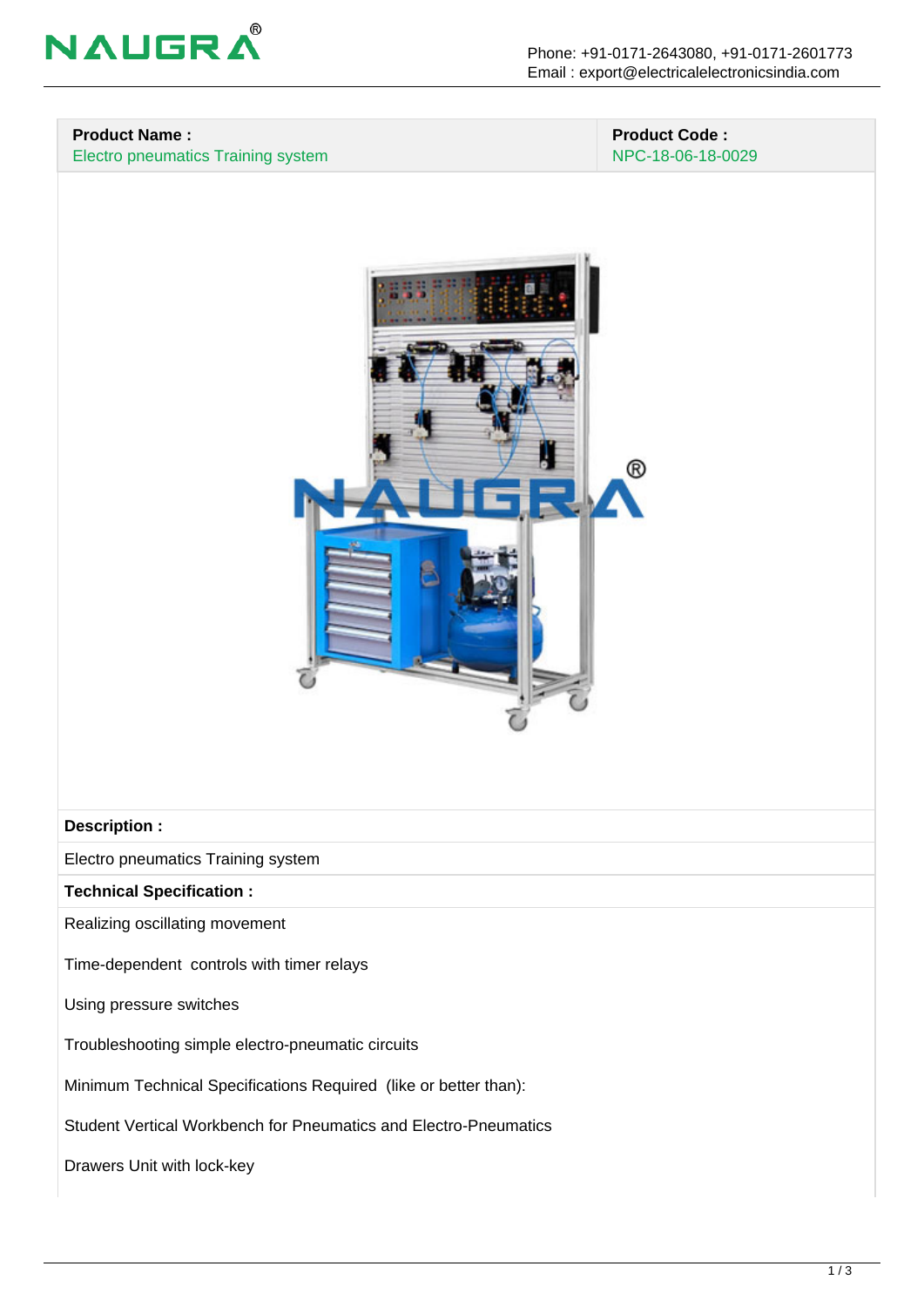# **NAUGR**

Aluminium profile plate:  $1200 \times 750$  mm at least Groove distance: 25mm for quick fix of aluminium profiles components Construction and easily setup the system according to the circumstances Mounting bar for fixing electric devices Aluminium profile plate All Components Must be one Touch Clamp Service Unit contain: Air filter, lubricator, regulating valve, shut off valve Air distributor with Output: 8 port at least Silent Air Compressor Magnetic symbol (electrics) Single-acting cylinder Max pressure: 10 bar, Stroke: 40mm-50mm 2x Double-acting cylinder with cushion with, Stroke: 100mm-120mm • 10x T-connector 161/111 4x One-way flow control valve, 0-120 l/min at least 3/2-way solenoid valve(N/C), Max Pressure: 10 bar 2x 5/2-way single solenoid valve 2x 5/2-way double solenoid valve Pressure switch Push-button switch set (3-fold) 2x Relay unit (3-fold) Digital Time relay Unit, Delay time: 1-99 sec Digital electrical Counter with Counter pulse: 20 ms Lamp and buzzer unit Inductive sensor Capacitive sensor Optical sensor 2x Electrical limit switch left actuated with roller 2x Electrical limit switch right actuated with roller